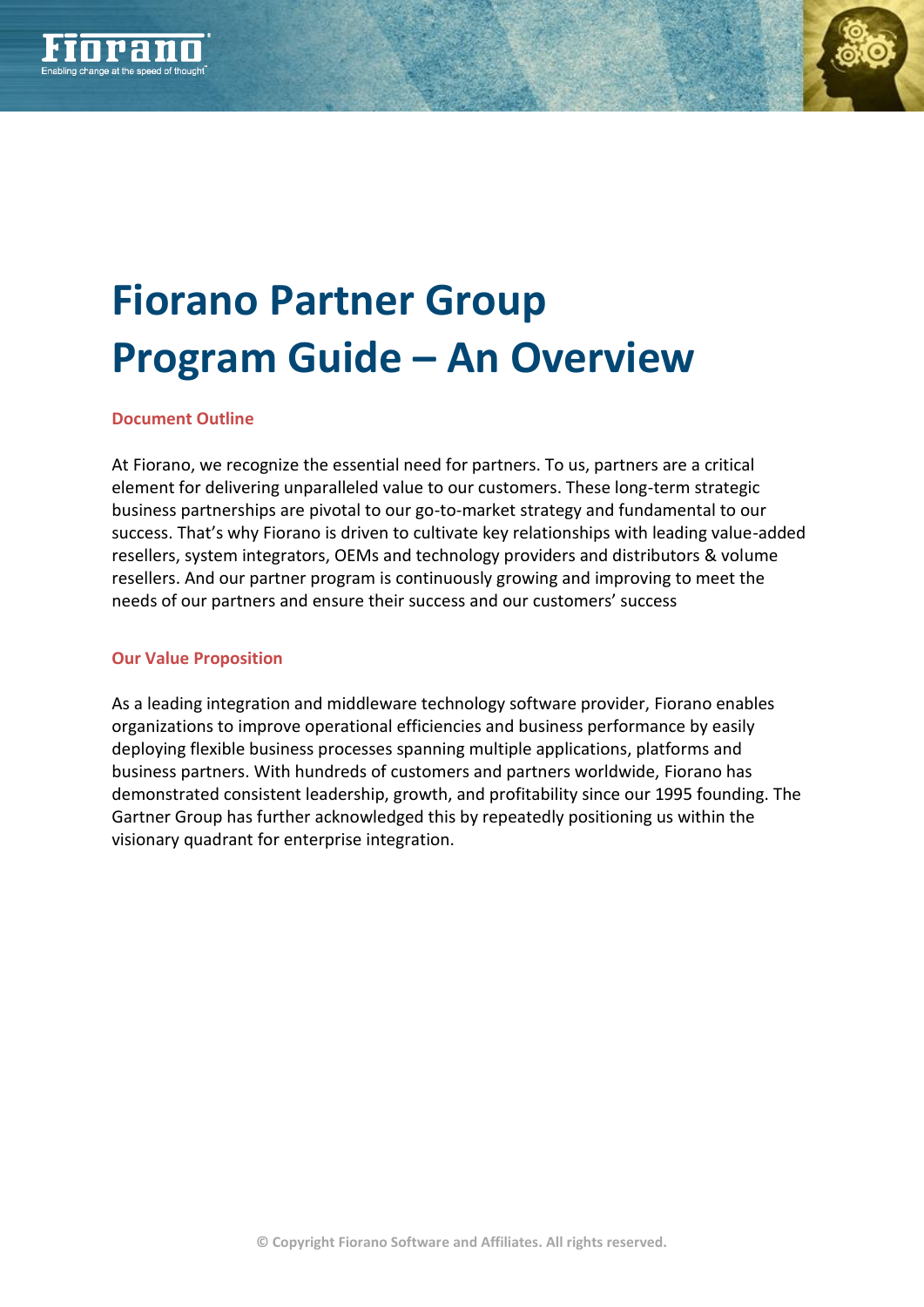

| <b>Partner Categories</b>              |                                                                                                                                                                                                                               |  |  |  |  |
|----------------------------------------|-------------------------------------------------------------------------------------------------------------------------------------------------------------------------------------------------------------------------------|--|--|--|--|
| <b>Value-Added Reseller</b>            | VARs primarily focus on driving license revenue through the resale of all<br>or part of the Fiorano product suite. Additionally, these partners provide<br>professional services to support the deployment of our technology. |  |  |  |  |
| <b>System Integrator/Consultant</b>    | Our SI partners provide customers with leading domain, industry, and<br>technology expertise and are typically engaged in complex, strategic,<br>enterprise-wide deployments.                                                 |  |  |  |  |
| <b>Technology</b>                      | Technology partners have optimized the integration of their technology<br>with our products to provide additional value to our customers through<br>enhanced functionality or ease of deployment.                             |  |  |  |  |
| <b>OEM</b>                             | OEM partners integrate technologies from Fiorano with their own<br>product offering for commercial resale. These partners may add on,<br>bundle, host, or embed our software.                                                 |  |  |  |  |
| <b>Distributor and Volume Reseller</b> | Distributors and volume resellers resell all or part of the Fiorano product<br>suite and derive their primary revenue from license sales.                                                                                     |  |  |  |  |

| <b>Partner</b><br>Achievement | <b>Platinum</b>                                                                                                                                                                                         | Gold                                                                                                                                                                        | <b>Silver</b>                                                                                                                                            | <b>Bronze</b>                                                                                                                                        |
|-------------------------------|---------------------------------------------------------------------------------------------------------------------------------------------------------------------------------------------------------|-----------------------------------------------------------------------------------------------------------------------------------------------------------------------------|----------------------------------------------------------------------------------------------------------------------------------------------------------|------------------------------------------------------------------------------------------------------------------------------------------------------|
| <b>Levels</b>                 | They have considerable<br>market share,<br>technology, or services<br>leadership and engage<br>in a comprehensive<br>business relationship<br>and make a higher level<br>of investment with<br>Fiorano. | These partners are<br>strong national or<br>regional<br>organizations that<br>consistently<br>provide industry-<br>leading solutions<br>and services to<br>their customers. | These partners are<br>characterized as<br>medium-sized<br>organizations with<br>regional or local<br>presence and/or<br>specialized<br>domain expertise. | These partners are<br>generally small<br>companies that<br>interact with<br>Fiorano through<br>minimal<br>investment and<br>program<br>requirements. |

# **Partner Benefits**

Fiorano supports you in the most effective way possible by providing you with everything you need to achieve a winning business relationship with us. Partner benefits are a function of both partnership level and partner type.

#### **Sales Support**

- **Account Planning and Management**
- **F** Sales Tools
- **Pricing Discount Program**

#### **Marketing Support**

- **Fiorano Partner Logo**
- **Access to Partner Extranet**
- **Market Development Fund**

#### **Technology and Technical Support**

- **Product Education**
- **Product Training**